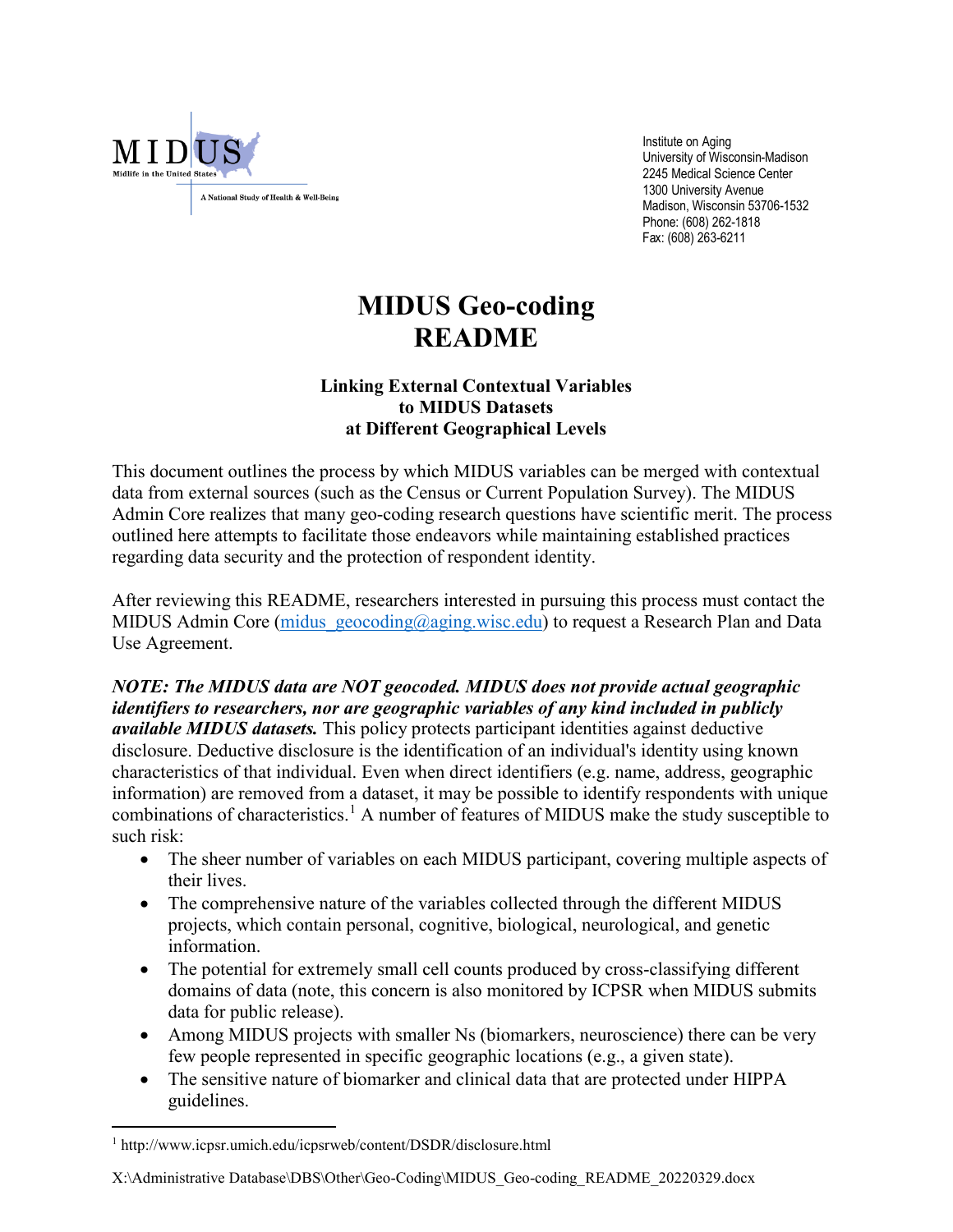Please note that MIDUS IRB protocols have assured respondents that the information they provide will remain confidential and will in no way be associated with their name. The MIDUS Admin Core cannot emphasize enough how important it is to the respondents, to the study itself, and to the survey research field at large that all precautions be taken to preserve this confidentiality.

The purpose of linking MIDUS data to external contextual variables (e.g., census tract data about neighborhood characteristics) is to allow analyses that examines the characteristics of places of residence *while not revealing actual geographical locations*. The MIDUS geo-coding procedure is performed on a case-by-case basis for individual researchers using a specific process that protects the identity of MIDUS respondents. The process links external contextual data arrayed at different geographic levels (see Example below) but swaps out actual geographic information with noise-added variables that maintain the categorical integrity of the geographic levels while masking their actual location. This allows investigators to distinguish contextual data at different geographic strata without divulging the geographic location or potential identity of the respondents.

In short, *MIDUS does not provide any geographical identifiers* for analysis, but authorizes approved users to attach contextual variables at the level of these geographical strata. MIDUS can append contextual data at the following geographic levels:

- FIPS State Code: 2-digit
- FIPS Code: 5-digit, 2-State + 3-County
- Census Tract Code: 11-digit, 2-State + 3-County + 6-Tract
- Census Block Code: 15-digit,  $2$ -State + 3-County + 6-Tract + 4-Block

## **Example.**

Suppose a researcher wishes to examine how the variation in State-level clean air policies affects the reported incidence of asthma among MIDUS respondents who completed the baseline survey. The following is an example of how the process works, in this instance by appending three air-quality variables from the ACS Survey (via the Census Bureau) to the MIDUS data at the State level. *All data shown are bogus* and used only to illustrate how contextual data are appended to MIDUS datasets. Table 1 shows the M2ID and State for participants in the MIDUS Core sample.

| Table 1. Geographic Data |              |  |  |  |
|--------------------------|--------------|--|--|--|
| of MIDUS Participants.   |              |  |  |  |
| M <sub>2ID</sub>         | <b>STATE</b> |  |  |  |
|                          | CA           |  |  |  |
| $\overline{2}$           | DE           |  |  |  |
| $\overline{3}$           | AZ           |  |  |  |
| $\overline{4}$           | MA           |  |  |  |
| 5                        | <b>TX</b>    |  |  |  |
| 6                        | <b>CT</b>    |  |  |  |
| 7                        | NY           |  |  |  |
| 8                        | <b>PA</b>    |  |  |  |
| q                        | CA           |  |  |  |